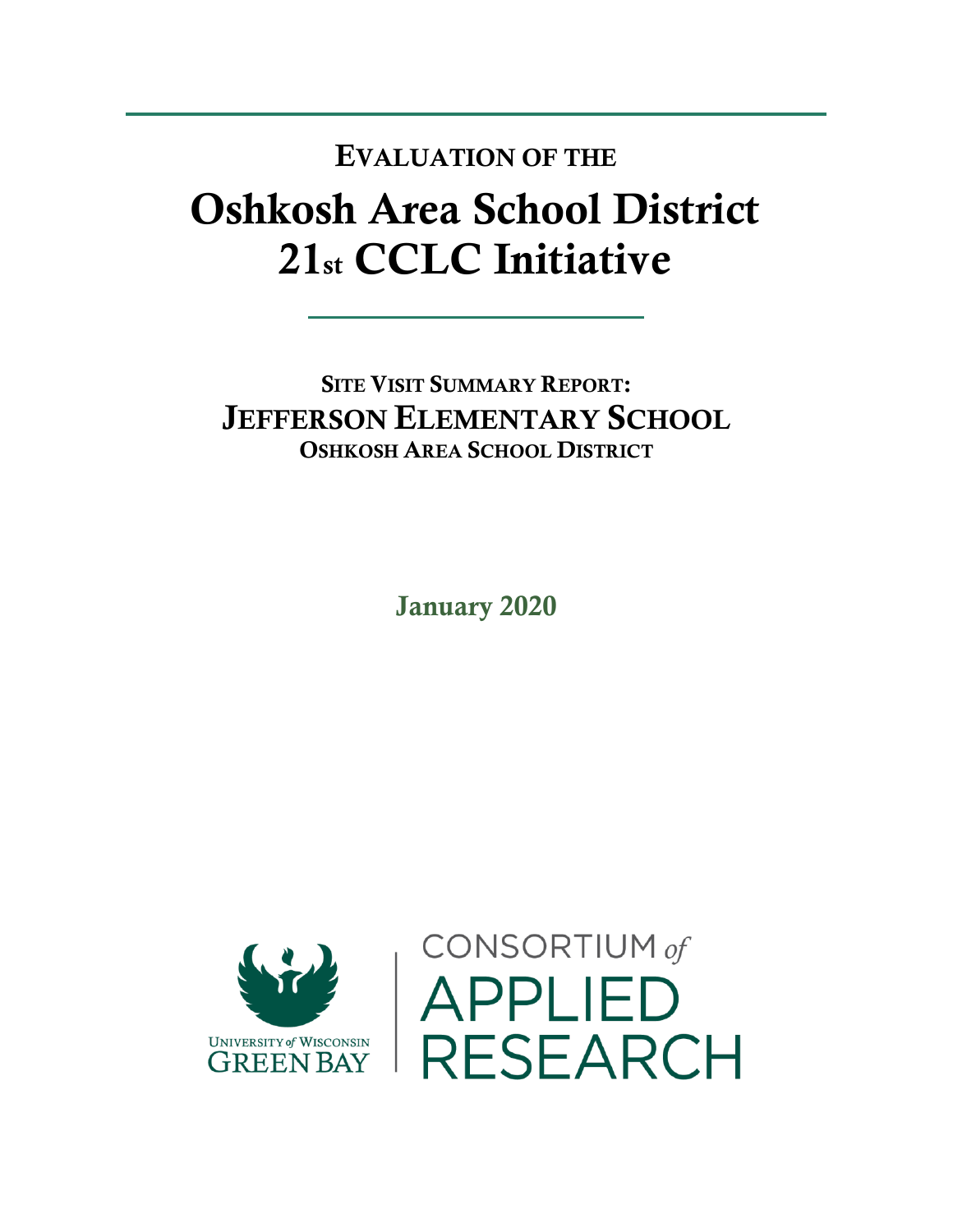|                                                                                                                                                                                                                                                                                                                                                                                                                                                                                                                                                                                                                                                                                                                                                                                        | 1                                               | $\overline{2}$                                | $\overline{\mathbf{3}}$ | 4                | <b>NR</b>                                                 |  |  |  |  |
|----------------------------------------------------------------------------------------------------------------------------------------------------------------------------------------------------------------------------------------------------------------------------------------------------------------------------------------------------------------------------------------------------------------------------------------------------------------------------------------------------------------------------------------------------------------------------------------------------------------------------------------------------------------------------------------------------------------------------------------------------------------------------------------|-------------------------------------------------|-----------------------------------------------|-------------------------|------------------|-----------------------------------------------------------|--|--|--|--|
| <b>Elements of Strong Programs</b>                                                                                                                                                                                                                                                                                                                                                                                                                                                                                                                                                                                                                                                                                                                                                     | <b>Must</b><br><b>Address</b><br>and<br>Improve | <b>Some</b><br><b>Progress</b><br><b>Made</b> | <b>Satisfactory</b>     | <b>Excellent</b> | <b>Cannot rate</b><br>based on<br>information<br>gathered |  |  |  |  |
| Focus Area 1: Program activities are geared toward rigorous academic and socio-emotional enrichment                                                                                                                                                                                                                                                                                                                                                                                                                                                                                                                                                                                                                                                                                    |                                                 |                                               |                         |                  |                                                           |  |  |  |  |
| <b>1. SUPPLEMENTAL ACADEMIC ENRICHMENT:</b><br>Academic activities, other than homework, are offered<br>to students that promote engagement and stimulate<br>thinking.                                                                                                                                                                                                                                                                                                                                                                                                                                                                                                                                                                                                                 | 1                                               | $\overline{2}$                                | 3                       | $\overline{4}$   | NR                                                        |  |  |  |  |
| The program had good intentions to facilitate academic enrichment daily. Students in the program were planned to<br>participate in reading activities, Chromebooks/educational websites, science experiments, academic enters, and homework<br>help. However, because of behavioral issues from the majority of program participants, academic enrichment was not<br>observed on the day of the site visit. Program staff spent the majority of time dealing with behavioral incidents (such as<br>program participants running away, not following basic instructions, being mean towards one another or staff, and not<br>respecting school/afterschool materials. Because of the behavioral difficulties, the program was not able to facilitate<br>planned activities effectively. |                                                 |                                               |                         |                  |                                                           |  |  |  |  |
| 2. OPPORTUNITIES FOR INDIVIDUAL SUPPORT:<br>Individual or small group tutoring, or one-on-one time,<br>is available for students who need additional academic<br>or emotional support.                                                                                                                                                                                                                                                                                                                                                                                                                                                                                                                                                                                                 | $\overline{1}$                                  |                                               | 3                       | $\overline{4}$   | <b>NR</b>                                                 |  |  |  |  |
| On the day of the site visit, a few students dominated staff time because of behavioral issues. This left fewer staff available<br>for the other students in the program. Students who were behaving were left to wait long periods of time with nothing to do<br>while waiting for other students to calm down/follow instructions.                                                                                                                                                                                                                                                                                                                                                                                                                                                   |                                                 |                                               |                         |                  |                                                           |  |  |  |  |
| 3. PROGRAM ACTIVITIES PROMOTE THE<br>DEVELOPMENT OF SOCIO-EMOTIONAL SKILLS:<br>Activities incorporate life-skills such as character<br>education, drug and alcohol prevention, anger<br>management skills, leadership skills, etc.                                                                                                                                                                                                                                                                                                                                                                                                                                                                                                                                                     | 1                                               | $\overline{2}$                                | 3                       | $\overline{4}$   | NR                                                        |  |  |  |  |
| At the time of the site visit, the program had just acquired two special education teachers who would facilitate socio-<br>emotional programming every week. This was not yet established at the time of the site visit.                                                                                                                                                                                                                                                                                                                                                                                                                                                                                                                                                               |                                                 |                                               |                         |                  |                                                           |  |  |  |  |
| Focus Area 2: Program activities are linked to the regular school day                                                                                                                                                                                                                                                                                                                                                                                                                                                                                                                                                                                                                                                                                                                  |                                                 |                                               |                         |                  |                                                           |  |  |  |  |
| 4. LINKS TO THE SCHOOL DAY: Program staff<br>incorporate school curriculum into afterschool<br>programming and align activities with school standards.<br>Program utilizes school space and shares resources.                                                                                                                                                                                                                                                                                                                                                                                                                                                                                                                                                                          |                                                 |                                               |                         |                  | ${\sf NR}$                                                |  |  |  |  |
| The afterschool program had ample use of school space and had a principal who was supportive of the program. Program<br>staff had tried to incorporate academic concepts, school curriculum, and align with school standards through the use of<br>academic lessons. In addition, the program had tried to implement Positive Behavior Interventions and Support (PBIS)<br>strategies used during the day. Despite the behavioral issues that were observed, the structure of the program was aligned<br>to the school day.                                                                                                                                                                                                                                                            |                                                 |                                               |                         |                  |                                                           |  |  |  |  |
| 5. SCHOOL PERSONNEL ACTIVELY INVOLVED<br>WITH THE PROGRAM: School-day teachers or other<br>school personnel participate directly or indirectly in the<br>administration of the program to support academic<br>enrichment.                                                                                                                                                                                                                                                                                                                                                                                                                                                                                                                                                              | $\overline{\mathbf{1}}$                         | $\overline{2}$                                |                         |                  | <b>NR</b>                                                 |  |  |  |  |
| The program included two special education teachers, the school nurse, and a paraprofessional. In addition, other teachers<br>in the school were supportive of the program and communicated with program staff regarding individual student's school<br>day experiences. Teachers were also reported to provide information on strategies that were effective or ineffective for<br>working with particular youth.                                                                                                                                                                                                                                                                                                                                                                     |                                                 |                                               |                         |                  |                                                           |  |  |  |  |